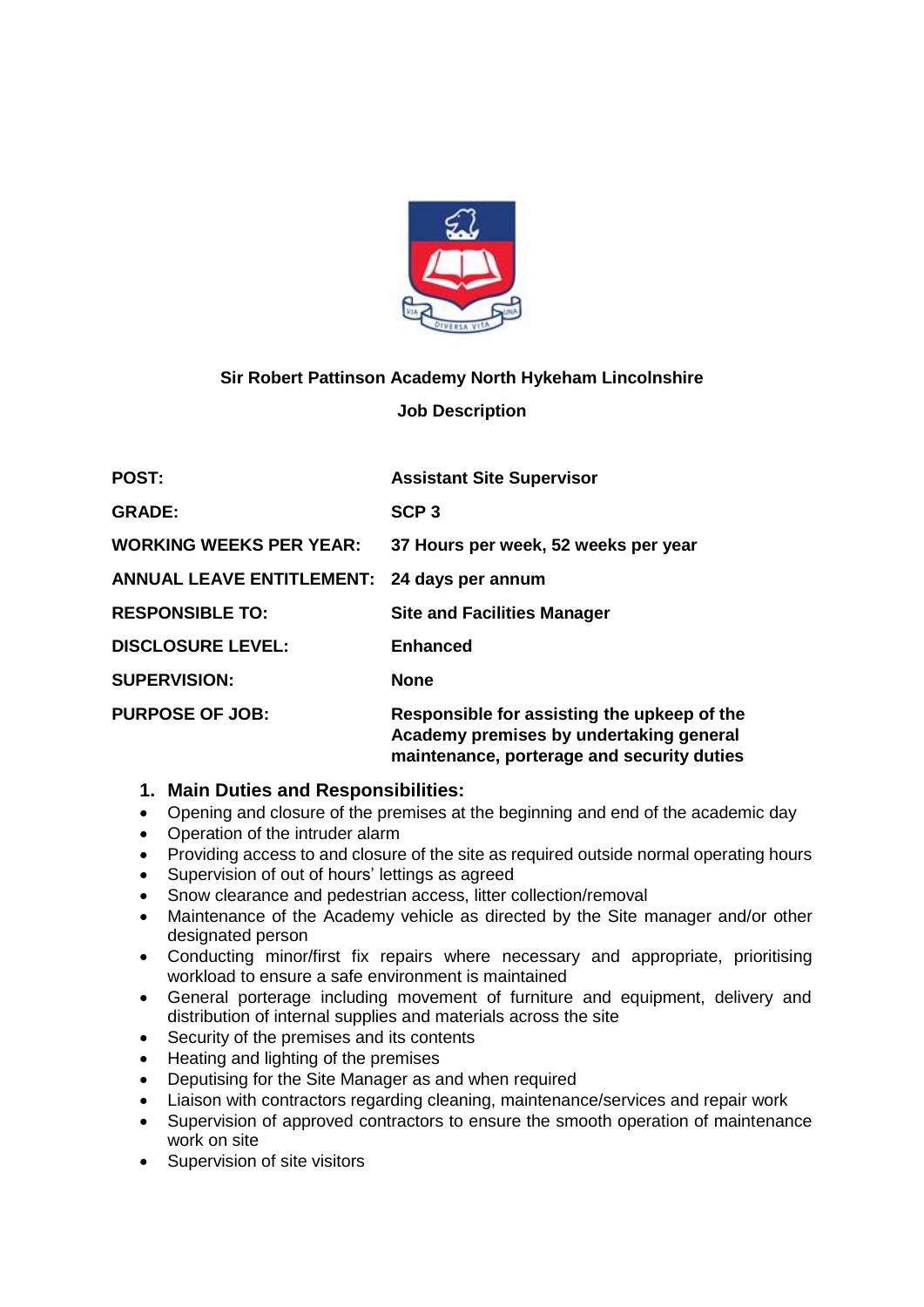- Pro-active site maintenance, including reporting all pertinent Health and Safety issues to the Site Manager immediately and taking timely, corrective action where appropriate
- Forming part of the Site Team on-call rota
- **2. Management of People** None
- **3. Supervision of People** None

## **4. Creativity and Innovation**

Little or no opportunity for creativity or innovation. Working within clearly defined policies and procedures

## **5. Contact and Relationships**

Daily contact with the Academy Site Manager. Frequent contact with members of the Senior Leadership Team, Head Teacher, Academy Governor's, staff, pupils and visitors such as approved contractors and cleaning staff. Occasional contact with parents and other official visitors may occur. The post-holder will have access to a dedicated mobile phone and radio system to ensure availability and pro-activity when required

### **6. Decisions**

Working with clearly defined policies and procedures

### **(a) Discretion**

Little or no freedom to act outside of defined role

#### **(b) Consequences**

Issues would be quickly identified and quickly remedied

### **7. Resources**

Cleaning equipment and materials, machinery, power and hand tools, ladders, floor care equipment, Academy vehicle

### **8. Work Environment**

This role is subject to frequent interruptions and changing priorities although the overall requirements should not vary and will be Academy based. Work will normally be performed in a heated, ventilated and well-lit environment. There may be a requirement to work at a computer. Some physical effort will be required e.g. the use of hand and power tools, operation of machinery, working at height, bending, stretching, lifting and working in awkward positions. The post holder will have exposure to noise and dust levels associated with construction, maintenance and cleaning work at times. There may be exposure to spillages, human and construction waste and bodily fluids. The post holder may also be subject to risk from chemicals, machinery and equipment. Appropriate PPE will be provided. Outdoor working and some lone working are a requirement of this role. The post holder may have limited exposure to abuse/aggression from students, parents, carers, site visitors/users or trespassers. The post holder will be a key holder for the Academy's premises and will therefore be subject to potential call out outside of normal working when required